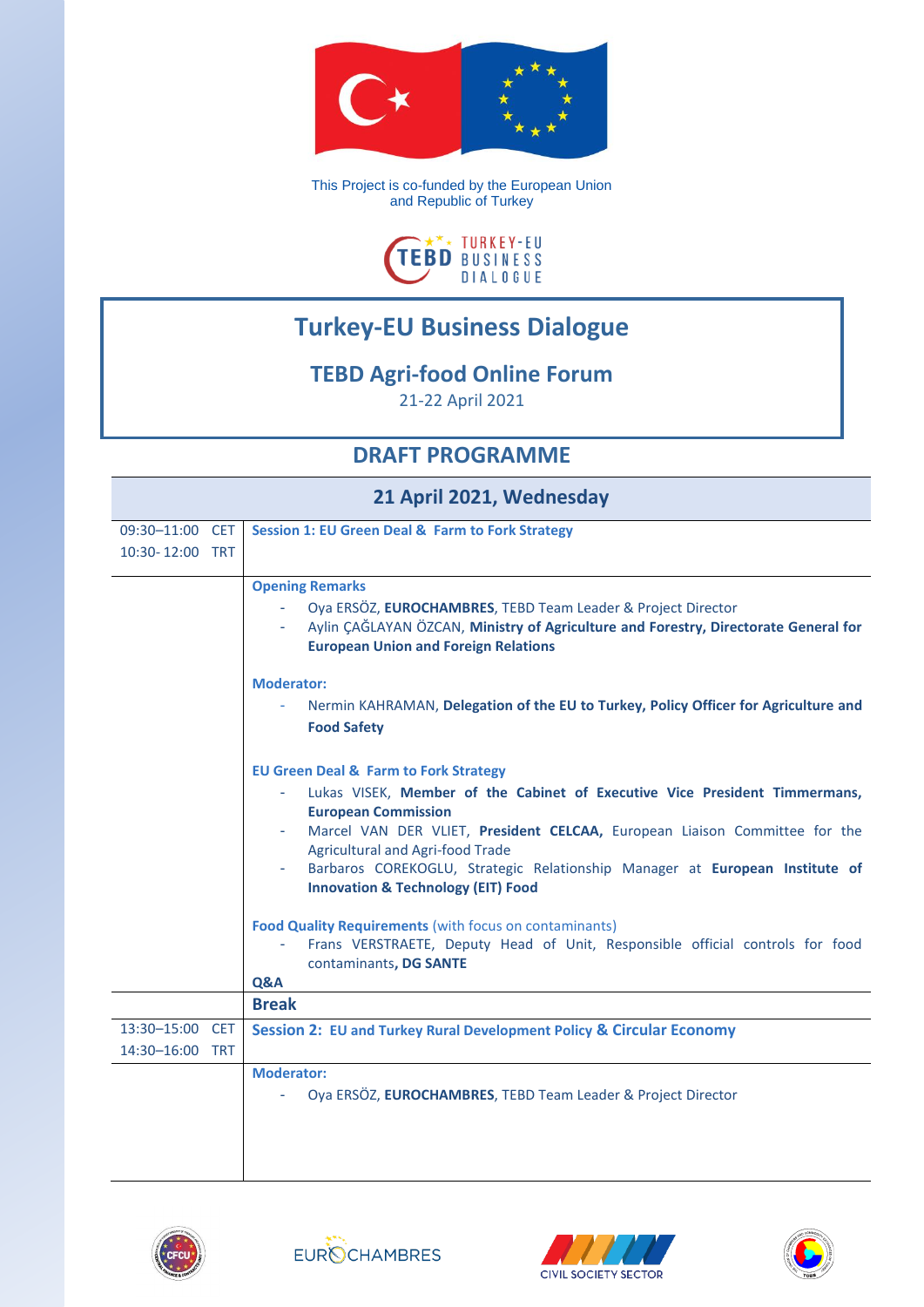| <b>EU and Turkey Rural Development Policy</b><br>Krzystof SULIMA, IPARD Programme Manager for Turkey, Directorate-General for<br>۰.<br><b>Agriculture and Rural Development, EU Commission</b><br>Dr Osman YILDIZ, Head of Managing Authority of IPARD Turkey, Turkey Ministry of<br>÷.<br><b>Agriculture and Forestry</b>                                                                                                                                                  |
|-----------------------------------------------------------------------------------------------------------------------------------------------------------------------------------------------------------------------------------------------------------------------------------------------------------------------------------------------------------------------------------------------------------------------------------------------------------------------------|
| <b>Circular Economy</b><br>Strategies for sustainability / Actions to support SMEs transition to a Circular Economy: Turkish &<br>European Chambers<br>Ozer MATLI, TOBB Board Member& President of Bursa Commodity Exchange, Matli<br>÷.<br><b>Food Group, Chairman of the Board of Directors</b><br>Antonio MOLLEDA, Head of European Programmes, Cantabria Chamber of Commerce<br>۰.<br>Cliona HOWIE, Head of Circular Economy and Executive Management Team Member,<br>٠ |
| <b>EIT Climate KIC</b>                                                                                                                                                                                                                                                                                                                                                                                                                                                      |
|                                                                                                                                                                                                                                                                                                                                                                                                                                                                             |

**Q&A**

| 22 April 2021, Thursday            |                                                                                                                                                                                                                                                                                                                                                  |  |
|------------------------------------|--------------------------------------------------------------------------------------------------------------------------------------------------------------------------------------------------------------------------------------------------------------------------------------------------------------------------------------------------|--|
| 09:30-11:00 CET<br>10:30-12:00 TRT | <b>Session 3: New Trends in the Agri-Food Sector</b>                                                                                                                                                                                                                                                                                             |  |
|                                    | <b>Moderator:</b><br>Nermin KAHRAMAN, Delegation of the EU to Turkey, Policy Officer for Agriculture and<br><b>Food Safety</b>                                                                                                                                                                                                                   |  |
|                                    | <b>SME Family Farms &amp; Women Agribusiness Entrepreneurs</b><br>Ebru BAYBARA DEMIR, Social Entrepreneurs& Founder of Soil to Plate Agricultural<br>Development Cooperative& Topraktan Tabağa Tarımsal Kalkınma Kooferatifi<br>Hanna CHODKOWSKA, Vice Chair of the Copa-Cogeca Women's Committee at COPA-<br><b>COGECA</b>                      |  |
|                                    | <b>Agroecology</b><br>Mikkel Kofod Nørgård, Regional Coordinator for Europe at the World Fair Trade<br><b>Organisation</b><br><b>Social impact &amp; Food Ethics</b>                                                                                                                                                                             |  |
|                                    | Prof. Dr. Cemal TALUG, Chairman of the Executive Board of Agriculture and Food Ethics<br><b>Association in Turkey</b>                                                                                                                                                                                                                            |  |
|                                    | <b>Digitalisation &amp; Agricultural Technology</b><br>Cihan NAZLI, Ministry of Agriculture and Forestry, Coordinator of Strategic Marketing<br>Department (https://ditap.gov.tr/)<br>Zehra ÖNEY, Chairman of the Board, Women in Technology Association (Wtech)<br><b>All College</b><br>Kateryna SCHROEDER, Agricultural Economist, World Bank |  |
|                                    | Q&A                                                                                                                                                                                                                                                                                                                                              |  |
| 13:30-15:00 CET<br>14:30-16:00 TRT | <b>Break</b><br>Session 4: Needs and Opportunities of the Agri-Food Ecosystem                                                                                                                                                                                                                                                                    |  |
|                                    | <b>Moderator:</b><br>Oya ERSÖZ, EUROCHAMBRES, TEBD Team Leader & Project Director                                                                                                                                                                                                                                                                |  |
|                                    | <b>Success Stories (Chambers, Commodity Exchanges, etc)</b><br>Inmaculada JURADO MARTÍNEZ, Director of the International Relations, Almeria<br>ä,<br><b>Chamber of Commerce</b><br>Ali CANDIR, President of Antalya Commodity Exchange<br>Luis ORCARAY, Responsible for Experimentation and Projects, Navarra Government,<br><b>INTIA</b>        |  |